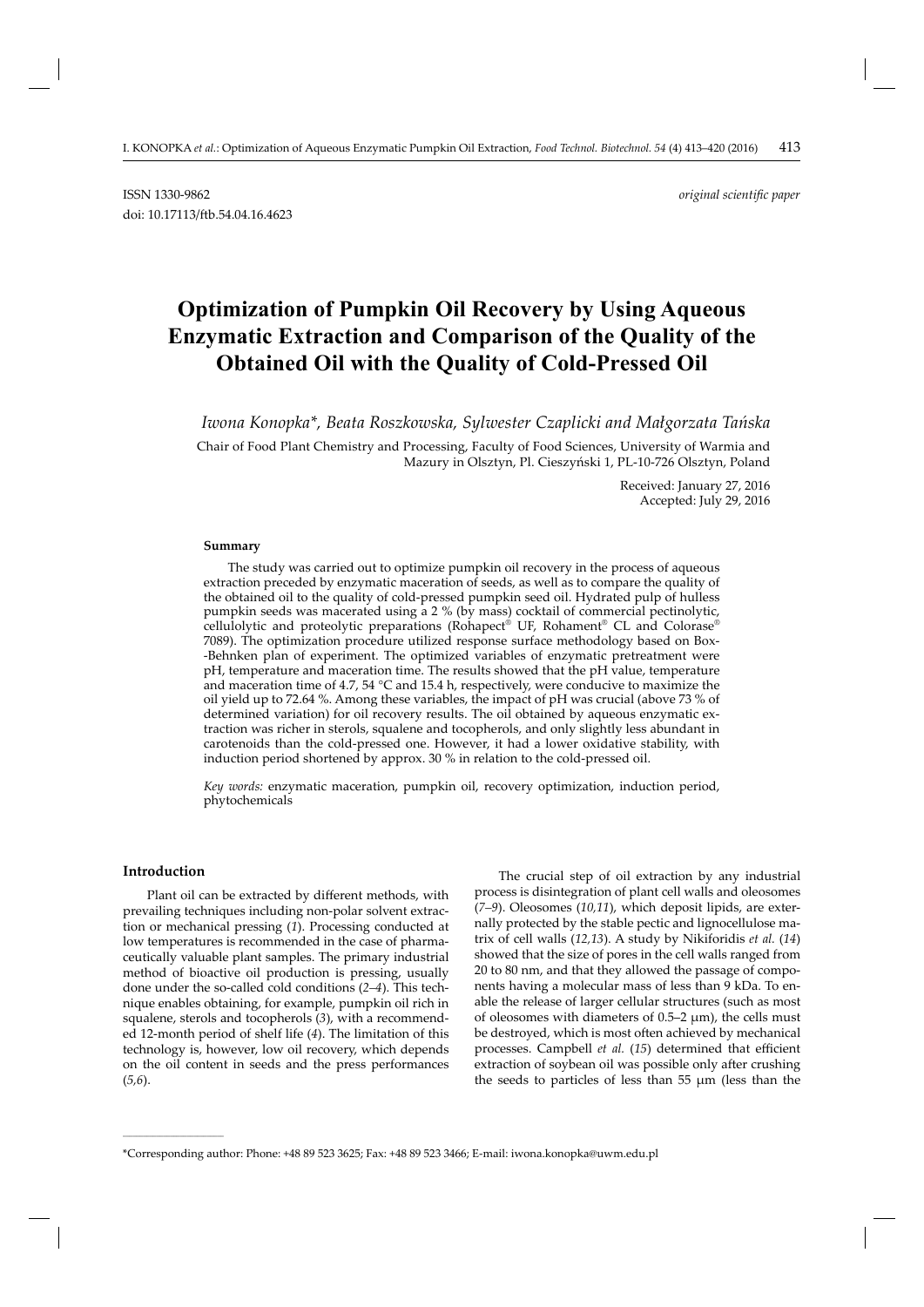length of a single cell). Such a high degree of cell disintegration is, however, difficult to achieve by physical treatment. Participation of pectic and cellulolytic enzymes may help in this process. The effective release of the lipid fraction may also be facilitated by degradation of oleosome proteins (*14*). These integral proteins cover the surface of oleosomes in the amount of approx. 3.2 mg/m<sup>2</sup> and protect them against coalescence even under intense stress (*e.g.* centrifugation at 10 000×*g*) and destructive chem icals (9 M urea or hexane) (*15*).

An aqueous enzymatic extraction may be an alternative in oil industry (*1*). Key advantages of this technique include: a relatively low cost of investment, still decreasing cost of commercial enzyme preparations, possibility of simultaneous isolation of unique, valuable plant chemicals (protein, phytochemicals, *etc.*), as well as meeting the general demand for the application of green technologies in the food industry (*16,17*). Enzymatic pretreatment may be considered as a basic operation in aqueous extraction or as a preliminary stage before pressing or other kinds of extraction. However, the aqueous enzymatic extraction also has some disadvantages and limitations, *e.g.* the long processing time, the risk of hydrolysis and oxidation of compounds during extended process, relatively high cost of enzymes or preparations and the need for the rapid utilization of the unstable aqueous phase.

Different combinations of enzymes applied in aqueous extraction had been proposed for various plant samples. The tested mixtures were usually composed of pectinases, cellulases, hemicellulases, arabanase, β-glucanase and xylanase (*7–9,18–22*). Additional enzymes such as proteinases, amylases, polygalacturonases and carboxymethyl cellulases were also utilized to enhance oil recovery from plant samples (*23,24*). These enzymes had usually been used as mixtures, and the optimal effectiveness of oil recovery from plant samples was achieved with the use of approx. 1–3 % (by mass) of the enzyme preparation (or their cocktail). The optimum pH and temperature of enzymatic reactions ranged from 4 to 7.5, and from 30 to 50 °C, respectively (*20*). The applied conditions enhanced enzyme activity and thus affected the physicochemical properties of plant compounds and plant matrix structure.

The previous studies of aqueous enzymatic extraction have not been carried out on pumpkin seeds. The main aim of this study is to optimize the temperature, pH and time of the enzymatic maceration of pumpkin seed using a cocktail of commercial enzyme preparations in order to maximize the pumpkin oil recovery. Response surface methodology was utilized to fit empirical data to a second-order polynomial model. An additional objective is to compare the quality and composition of the resultant oil to the oil produced by cold pressing.

#### **Materials and Methods**

#### *Materials*

The seeds of hulless pumpkin (*Cucurbita pepo*) cv. Herakles provided by Szarłat (Łomża, Poland) were utilized. The seeds were kept frozen at  $(-18\pm2)$  °C until use. Enzyme preparations were supplied by AB Enzymes GmbH (Darmstadt, Germany) and stored at (6±2) °C. Brie fly, three different preparations were used:  $(i)$  Rohapect<sup>®</sup> UF, an enzyme preparation having pectinase and arabanase activity at an optimal pH=3.0–7.0 and a temperature of 50–55 °C, (*ii*) Rohament® CL, an enzyme preparation having cellulase, hemicellulase, celobiase and α-glucanase activity at an optimal pH=4.0–4.5 and a temperature of 60 °C, and (*iii*) Colorase® 7089, an enzyme preparation with protease activity at an optimal pH=5.0–5.5 and 50–60 °C.

### *Pumpkin seed pressing*

In the first stage of the study pressed reference oil was obtained from pumpkin seeds of Herakles cultivar with a moisture content of 9 % on a Komet CA59G (IBG Monforts Oekotec GmbH & Co.KG, Mönchengladbach, Germany) laboratory expeller (nozzle diameter of 5 mm, shaft screw diameter of 33 mm, rotation speed of 60 rpm) at a temperature of oil flowing from press cylinder not exceeding 50  $\degree$ C (cold pressing). After obtaining the oil, it was centrifuged in an Eppendorf centrifuge (type 5810; Eppendorf AG, Hamburg, Germany) for 10 min at 24 °C and a rotation speed of 11 500×*g*. Pressing procedure was conducted in three independent experiments and the results were expressed as the average values. Finally, the oil recovery was determined and expressed in percentage of the total oil content in seeds, estimated by Folch *et al.* (*25*) procedure. This method utilises chloroform/methanol mixture (2:1, by volume) for sample homogenization and is regarded as the most effective for the extraction of a broad range of lipid classes.

## *Pumpkin seed enzymatic pretreatment*

In the second stage of the study fresh pumpkin seeds of Herakles cultivar were macerated using a cocktail of enzymes in an experiment planned according to the Box- -Behnken model. The preliminary test (data not shown) specified the desired composition of the cocktail (single preparations or their mixtures) and minimum amount of the cocktail (containing equal mass of each preparation), which resulted in an efficiency of oil comparable to oil yield during cold pressing. The results of this stage indicated that all three enzymes should be added at a minimum mass fraction of 2 %. The process of enzymatic pretreatment started with the homogenization of 50 g of seeds with 50 g of water at room temperature using a hand blender (Braun, Frankfurt, Germany). The mixture was then adjusted to the desired pH with 0.1 M HCl and the required amount of enzyme cocktail was added. After this stage, the mixture was transferred to Erlenmeyer flasks and placed in a water bath (Elpan Water Bath Shaker type 357, Lubawa, Poland) at desired temperature. Following the required time of maceration, the sample was cooled to 24 °C and centrifuged in 50-mL Falcon tubes at 24 °C and 11 500×*g* for 10 min in a type 5810 Eppendorf centrifuge (Eppendorf AG). The upper emulsion layer was gently isolated by siphoning using a micropipette. Residue in the tube was again centrifuged and the oil phase was withdrawn to obtain any residual oil.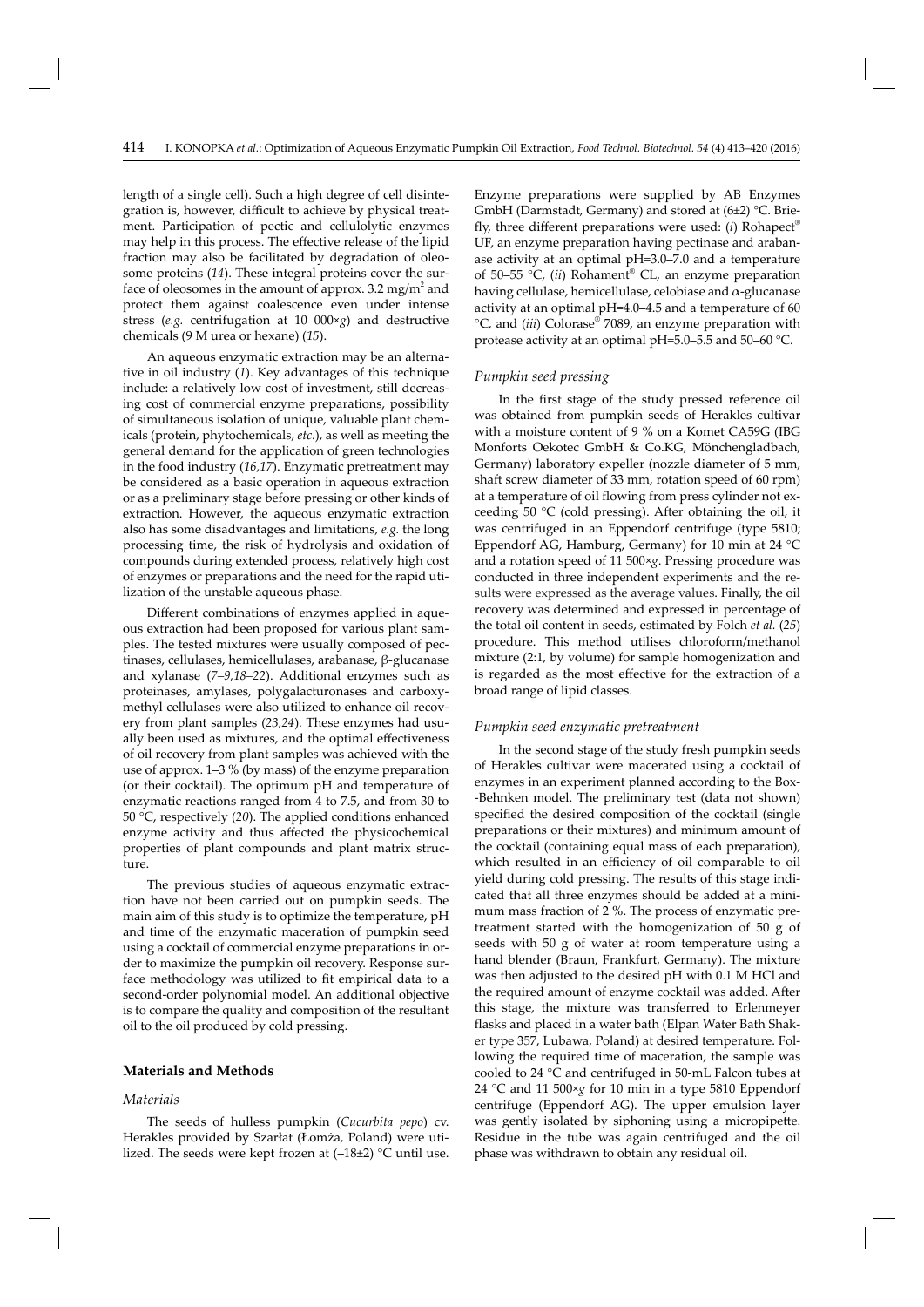#### *Composition of oil bioactive compounds*

The composition of the main bioactive compounds and stability indices of the oil samples obtained by cold pressing and optimized aqueous enzymatic extraction were evaluated.

The content of sterols and squalene was determined by the GC/MS method as described by Roszkowska *et al.* (26), with modifications. The oil samples were dissolved in ethanol, and 5α-cholestane (Sigma-Aldrich, Poznań, Poland) solution was added as an internal standard. The mixtures were saponified by adding 10 M KOH solution in methanol at 70 °C for 30 min, and then were transferred to a separatory funnel containing deionized water. Unsaponifiable fractions were extracted twice with diethyl ether. The ether layers were washed twice with 0.5 M KOH and four times with deionized water, and evaporated in a vacuum evaporator at 45 °C. Pyridine and N,O- -bis(trimethylsilyl) trifluoroacetamide (BSTFA) with 1 % trimethylchlorosilane (TMCS; Sigma-Aldrich) were added to the dry extracts, and the mixtures were heated at 60 °C for 60 min. Heptane was added after derivatization. The analysis was carried out using the GC-MS QP2010 PLUS (Shimadzu, Kyoto, Japan). Sterols were separated on a ZB-5MSi capillary column (30 m×0.25 mm×0.25 μm; Phenomenex, Torrance, CA, USA), and with helium as a carrier gas at a flow rate of 0.9 mL/min. The temperatures were as follows: injector 230 °C, column 70 °C increased to 230 °C at 15 °C/min, then to 310 °C at 3 °C/min, and maintained for 10 min, GC-MS interface 240 °C and ion source 220 °C. Electron energy was set to 70 eV. The total ion current mode was used for quantification ( $m/z=100-$ 600). Sterols were identified by matching against the National Institute of Standards and Technology (NIST) MS spectral library (*27*), and their content was determined based on the concentration of the internal standard. The content of squalene was determined and quantified simultaneously with sterols.

The content of tocols in the oil samples was determined by HPLC, according to the method described by Czaplicki *et al.* (*28*). The oil was diluted in *n*-hexane and subsequently centrifuged (25 000×*g* for 10 min) in a type 5417R Eppendorf centrifuge (Eppendorf AG). The analysis was carried out using an Agilent Technologies 1200 RP-HPLC apparatus (Santa Clara, CA, USA), equipped with a fluorescent detector from the same manufacturer. Separation was performed on a LiChrospher Si60 column (250 mm×4 mm×5 μm; Merck, Darmstadt, Germany). The mobile phase was a 0.7 % isopropanol in *n*-hexane solution with a flow rate of 1 mL/min. The fluorescence detector was set at  $\lambda_{\text{excitation}}$ =296 nm and  $\lambda_{\text{emission}}$ =330 nm. Tocols were quantified using standards of tocopherols (Merck). Their content was calculated using external calibration curves.

The content of carotenoids in the oil samples was analysed with a reversed-phase high-performance liquid chromatography (RP-HPLC) technique according to method described by Emenhiser et al. (29), modified by Konopka *et al.* (30). Briefly, oil samples with internal standard addition (β-Apo-8'-carotenal; Sigma-Aldrich) were saponified, extracted with hexane, and after organic solvent removal under a nitrogen stream, the residue was dissolved in 2 mL of a methanol/dichloromethane (45:55, by volume) solution. The chromatographic analysis was carried out using a 1200 series liquid chromatograph (Agilent Technologies, Palo Alto, CA, USA), equipped with a diode array detector (DAD) from the same manufacturer. Separation was performed at 30  $^{\circ}$ C on a YMC C<sub>30</sub> 250 mm×4.6 mm, 5  $\mu$ m column and YMC C<sub>30</sub> 10 mm×4.6 mm, 3 μm precolumn (YMC Europe GmbH, Dinslaken, Germany) using a methanol and methyl tert-butyl ether (MTBE) gradient procedure and diode array detection at *l*=450 nm. Carotenoids were identified based on retention times of available standards (Sigma-Aldrich), and by comparing the UV–Vis spectra.

#### *Oil recovery yield and other analyses*

Dry matter was determined according to AOAC method 925.10 (*31*). The total content of oil was determined according to Folch *et al.* (*25*) procedure. Oil recovery was computed as the ratio of the mass of recovered oil to the total oil content in the pumpkin seed. Oil (2.5 g) induction time was measured in the accelerated oxidation test at 110 °C with an air flow of 20 L/min (32) using a Rancimat apparatus 743 (Methrom, Herisau, Switzerland). The acid and peroxide values were determined in accordance with EN ISO 660:2009 (*33*) and EN ISO 3960:2010 (*34*) procedures, respectively. Fatty acid composition of the obtained oil samples was determined according to Czaplicki *et al.* (35). Briefly, the fatty acids were methylated at 70  $\rm{°C}$  for 2 h with the use of chloroform/methanol/sulphuric acid (100:100:1, by volume) mixture. Separation of methyl esters was performed with the use of GC-MS QP2010 PLUS (Shimadzu) system on a BPX70 (25 m $\times$ 0.22 mm $\times$ 0.25 µm) capillary column (SGE Analytical Science, Ringwood, Victoria, Australia) with helium as the carrier gas at a flow rate of 0.9 mL/min. The column temperature was programmed as follows: an increase from 150 to 180 °C at the rate of 10 °C/min, then to 185 °C at the rate of 1.5 °C/min, to 250 °C at the rate of 30 °C/min, and then 10-minute hold. The interface temperature of GC-MS was set at 240 °C. The temperature of the ion source was 240 °C and the electron energy 70 eV. The total ion current mode was used in *m/z*=50–500 range.

#### *Experimental design and statistical analysis*

A central composite design for the response surface methodology (RSM) was used to determine the optimum combination of temperature  $(x_1)$ , pH  $(x_2)$  and time  $(x_3)$  allowed for the maximization of the oil yield  $(y_1)$ . The experiment was conducted according to the Box-Behnken model with the variables at three variation levels, which resulted in 15 measuring points including the central point code (0, 0, 0), repeated three times. The real values of experimental factors (Table 1) were selected for pH and temperature on the basis of the declaration of the producer of the enzyme preparations (values close to the optimum for all three preparations), and maceration time on the basis of preliminary studies in which maximum oil yield was obtained after approx. 12 h of enzymatic maceration. Real values assigned to the code –1, 0 and +1 corresponded to the sequence from the lowest to average and to the highest factor level.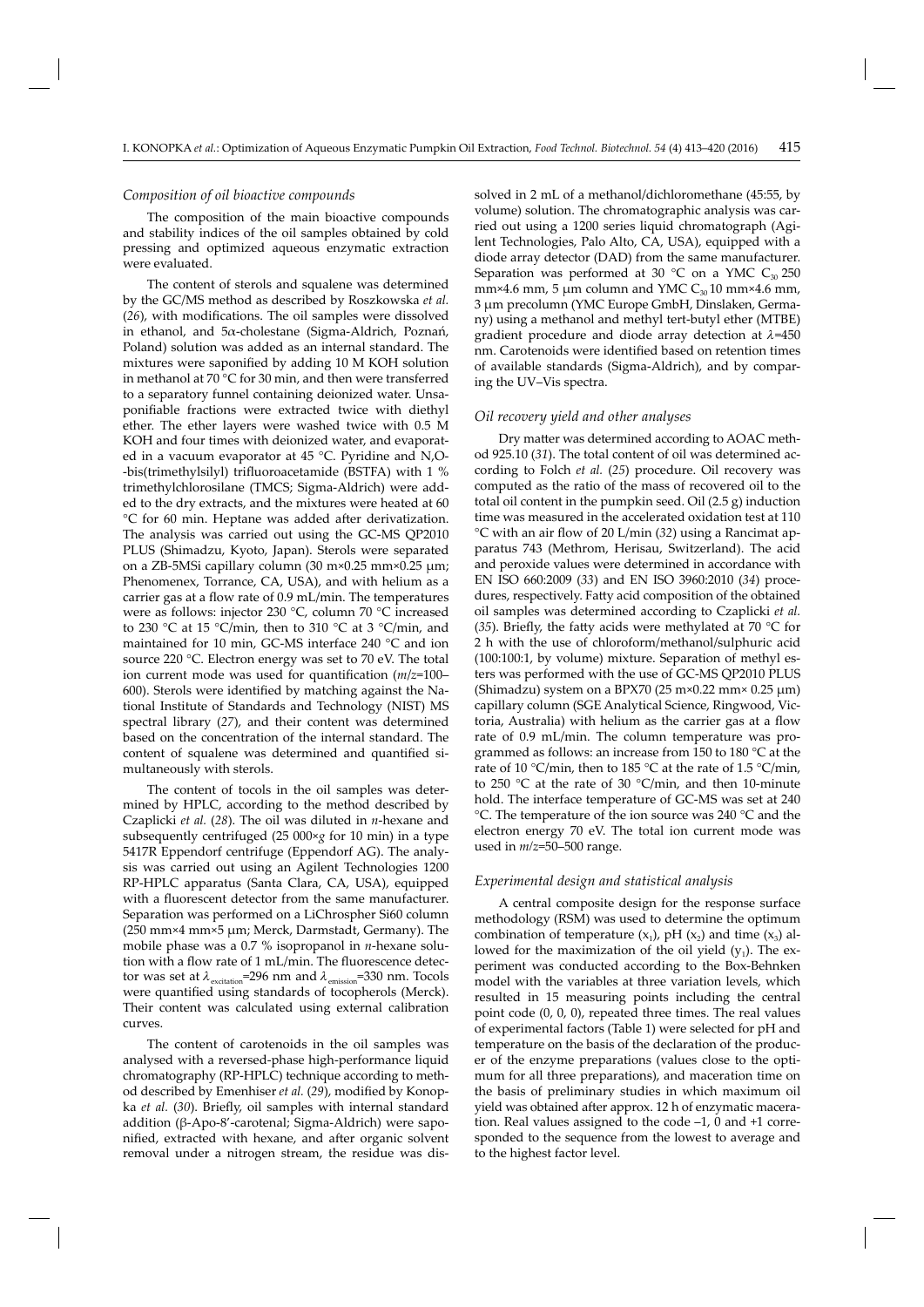on Box-Behnken model

|         |                              | $-1$ |     |     |
|---------|------------------------------|------|-----|-----|
| $X_1$   | Temperature/ $\rm ^{\circ}C$ | 45   | 50  | 55  |
| $x_{2}$ | pН                           | 4.0  | 4.5 | 5.0 |
| $X_3$   | t/h                          | n    |     | 18  |

Table 1. Coded and real values of experiment

The results of the experiments were used to develop the model of the oil recovery yield according to the second polynomial equation:

$$
y=b_0+b_1x_1+b_2x_2+b_3x_3+b_4x_1^2+\n+b_5x_2^2+b_6x_3^2+b_7x_1x_2+b_8x_1x_3+b_9x_2x_3
$$
\n
$$
\tag{1}
$$

All statistical calculations were carried out at a significance level of  $p=0.05$  with STATISTICA v. 12.5 (StatSoft, Inc., Kraków, Poland) software.

# **Results and Discussion**

#### *Oil recovery optimization*

Pumpkin seeds of Herakles cultivar contained on dry mass basis 49.62 % of oil. The cold-pressed oil yield on dry mass basis was 33.48 %, corresponding to 67.47 % of its recovery from the pumpkin seeds (oil content of resulting press cake was 24.23 %). The pumpkin oil yield values after the enzymatic maceration are shown in Table 2, while the equation representing the empirical relationships of this feature to independent coded variables (temperature  $(x_1)$ , pH  $(x_2)$  and time  $(x_3)$ ) is as follows:

$$
y_1 = 55.610 + 6.615x_1 + 20.030x_2 + 7.698x_3 +
$$
  
+3.594x<sub>1</sub><sup>2</sup>+14.517x<sub>2</sub><sup>2</sup>+5.929x<sub>3</sub><sup>2</sup>+6.495x<sub>1</sub>x<sub>2</sub>+  
+3.105x<sub>1</sub>x<sub>3</sub>+6.212x<sub>2</sub>x<sub>3</sub> (R<sup>2</sup>=0.92)

The p and t values for each regression coefficient are presented in Table 3. The results of the analysis of variance (Table 4) showed that the maceration pH had a significant and decisive impact on the oil yield (above 73 % of the total variation including the linear and quadratic effects). The highest oil recovery, equal to 72.6 %, was obtained at the optimized conditions: temperature=54 °C, pH=4.7 and *t*=15.4 h (Fig. 1).

The determined parameters of oil recovery maximization may stimulate both the activity of the added and native enzymes as well as the physical and chemical changes in cell components. This was confirmed by the results obtained for the samples processed without the addition of enzyme cocktail, in which spontaneous release of the oil in the mass fraction of approx. 32 % was noted (Table 2). A factor that facilitates the aqueous extraction of hydrophobic compounds is the hydration, which increases the differences in the hydrophobic interactions (van der Waals forces) and hydrophilic (hydrogen and ionic bonding) components of the matrix (*7*). This process increases intracellular pressure, which may lead to the destruction of cell walls and membranes (*7*), which facilitates oil release. The release of lipids from plant pulp is highly dependent on temperature, which affects protein denaturation and viscosity of the oil phase. Increasing the temperature usually facilitates oil release from the

| No.             | Temp.       | pH     | $t$ (maceration) | Oil recovery/%   |           |
|-----------------|-------------|--------|------------------|------------------|-----------|
|                 | $^{\circ}C$ |        | h                | Experimental     | Predicted |
| $\mathbf{1}$    | $-1.0$      | $-1.0$ | 0.0              | $43.33 \pm 0.67$ | 43.45     |
| $\overline{2}$  | 1.0         | $-1.0$ | 0.0              | $40.87 \pm 0.79$ | 43.57     |
| 3               | $-1.0$      | 1.0    | 0.0              | $59.69 \pm 0.45$ | 56.99     |
| $\overline{4}$  | 1.0         | 1.0    | 0.0              | $70.21 \pm 0.72$ | 70.10     |
| 5               | $-1.0$      | 0.0    | $-1.0$           | $59.25 \pm 0.65$ | 56.51     |
| 6               | 1.0         | 0.0    | $-1.0$           | $65.34 \pm 1.06$ | 60.02     |
| 7               | $-1.0$      | 0.0    | 1.0              | 55.78±0.99       | 61.10     |
| 8               | 1.0         | 0.0    | 1.0              | $68.08 \pm 0.88$ | 70.82     |
| 9               | 0.0         | $-1.0$ | $-1.0$           | $37.81 \pm 0.32$ | 40.43     |
| 10              | 0.0         | 1.0    | $-1.0$           | $48.81 \pm 0.97$ | 54.26     |
| 11              | 0.0         | $-1.0$ | 1.0              | $47.36 \pm 0.85$ | 41.92     |
| 12              | 0.0         | 1.0    | 1.0              | 70.78±0.63       | 68.16     |
| 13              | 0.0         | 0.0    | 0.0              | 71.46±1.00       | 71.64     |
| 14              | 0.0         | 0.0    | 0.0              | 72.91±0.96       | 71.64     |
| 15              | 0.0         | 0.0    | 0.0              | 70.54±0.97       | 71.64     |
| 16 <sup>a</sup> | 0.8046      | 0.4948 | 0.5596           | 31.78±0.35       |           |
| 16 <sup>b</sup> | 0.8046      | 0.4948 | 0.5596           | 72.64±0.61       | 76.52     |

Table 2. Results of three-factorial optimization procedure based

Experimental results are mean value±standard deviation (S.D.), predicted results are mean values. <sup>a</sup>Result of blank sample test, which was conducted to determine optimal maceration conditions without the addition of enzymatic cocktail (spontaneous oil release), <sup>b</sup>result of sample test, which was conducted to determine optimal maceration conditions with the addition of enzymatic cocktail

cell. Previous research showed that the optimal temperature of soybean seed oil release was below 50 °C, while in the case of peanuts close to 60–64 °C (*14*). Also, pH modification can influence both the destabilization of the membrane components (oleosome aggregation at the isoelectric point) and change of the electrical state of other

Table 3. Significance of coefficients used in regression equations

| Variable        | Regression<br>coefficient | Computed<br>t-value | p-value |
|-----------------|---------------------------|---------------------|---------|
| Constant        | 55.610                    | 87.712              | 0.00000 |
| Linear          |                           |                     |         |
| $X_1$           | 6.615                     | 4.260               | 0.00015 |
| $x_{2}$         | 20.030                    | 12.897              | 0.00000 |
| $X_3$           | 7.698                     | 4.957               | 0.00002 |
| Ouadratic       |                           |                     |         |
| $x_1^2$         | 3.594                     | 3.144               | 0.00339 |
| $x_2^2$         | 14.517                    | 12.701              | 0.00000 |
| $x_3^2$         | 5.929                     | 5.187               | 0.00001 |
| Interaction     |                           |                     |         |
| $X_1 \cdot X_2$ | 6.495                     | 2.957               | 0.00553 |
| $X_1 \cdot X_3$ | 3.105                     | 1.414               | 0.16627 |
| $X_2 \cdot X_3$ | 6.212                     | 2.829               | 0.00769 |

 $x_1$ =temperature,  $x_2$ =pH,  $x_3$ =time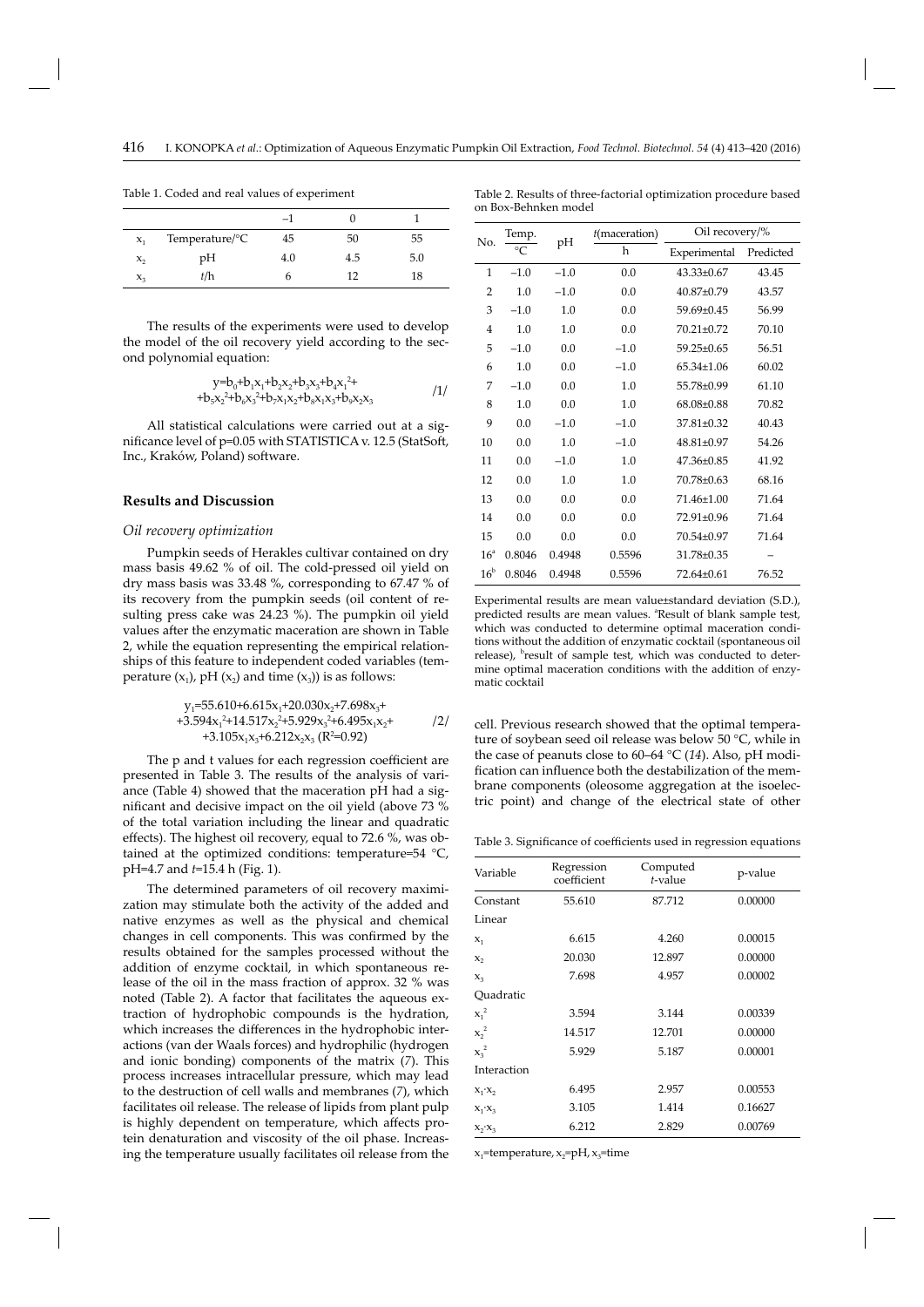| Impact<br>of effect | SS       | DF             | <b>MS</b> | F       | p       |
|---------------------|----------|----------------|-----------|---------|---------|
| $x_1(L+Q)$          | 405.622  | $\overline{2}$ | 202.811   | 14.015  | 0.00003 |
| $x_2(L+Q)$          | 4741.486 | 2              | 2370.743  | 163.829 | 0.00000 |
| $x_2(L+Q)$          | 744.888  | $\overline{2}$ | 372.444   | 25.738  | 0.00000 |
| $X_1 \cdot X_2$     | 126.555  | 1              | 126.555   | 8745    | 0.00553 |
| $X_1 \cdot X_2$     | 28.923   | 1              | 28.923    | 1.999   | 0.16627 |
| $X_2 \cdot X_3$     | 115.779  | 1              | 115.779   | 8.001   | 0.00769 |
| Error               | 506.479  | 35             | 14.471    |         |         |
| <b>Total SS</b>     | 6446.314 | 44             |           |         |         |

Table 4. Results of variance analysis of oil recovery

 $x_1$ =temperature,  $x_2$ =pH,  $x_3$ =time, L=linear effect, Q=quadratic effect, SS=sum of squares, DF=degree of freedom, MS=mean square value



Fig. 1. 2D contour plots of the oil recovery affected by enzymatic maceration: a) pH and temperature, b) time and temperature, and c) time and pH

chemical components of the cell. However, experimental data on the choice of pH conducive to releasing the oil phase are ambiguous. For example, for maize seeds the pH value should be close to 6 (the isoelectric point of oleosomes) or 9 (14). In the latter case, the breakdown of oleosomes had the character of chemical hydrolysis, which may destroy the essential amino acids and thus reduce the biological value of the defatted vegetable matrix.

The results confirmed that the cell wall- and oleosome-degrading enzymes may be utilized as an essential step in aqueous extraction or as a pretreatment step followed by pressing or other extraction techniques. However, the net effect of enzymatic, physical and chemical processes during enzymatic maceration is difficult to predict, and requires empirical verification with respect to specific raw material (*e.g.* seeds) and types of applied preparations. The previously conducted research showed that the application of 3 % (by volume per mass) of commercial preparations of pectinases, cellulases, hemicellulases, arabanase, β-glucanase and xylanase resulted in approx. 55–60 % recovery of soya oleosomes (*14*). Optimized conditions of grapefruit seed pretreatment with an enzyme cocktail consisting of cellulase, protease, xylanase and pectinase (29, 1191, 21 and 569 U per g of seed, respectively) increased by approx. 106 % the yield of the oil subsequently extracted by hexane (*20*). Similarly, the enzyme cocktail (cellulase, pectinase and proteinase), assisted by microwave treatment, allowed an approx. 2-fold increase in the yield of pumpkin oil extracted by hexane (*21*). Optimum conditions of the seed enzymatic pretreatment were: 1.4 % (by mass) of enzymes (in equal mass proportions), and temperature of 44 °C. Multienzyme preparations (protease Neutrase 0.8L, α-amylase Termamyl 120L, cellulase Celluclast 1.5L FG and pectinase Pectinex Ultra SP-L) have been used to enhance the effectiveness of the isolation of oil from *Moringa oleifera* seed (*24*). The highest oil recovery (approx. 74 %) was obtained by an enzyme dose of 2 % (by mass), when the process was followed at pH=7.5 and 45 °C and with additional agitation (approx. 120 rpm) (*24*). Li *et al.* (*36*) optimized the aqueous multienzyme (cellulase, pentosanase, neutrase and amylase) extraction of wheat germ oil and found that the optimal set of variables was pH=5.24, temperature of 48.49 °C, time of 6 h and water to wheat germ ratio of 3.46 mL/g. Increased recovery of oil after enzymatic maceration was also determined for olive seeds with the use of a Cytolase preparation (pectinase, cellulase and hemicellulase) (*22*) and for pequi fruit with the use of polygalacturonase and carboxymethyl cellulase (23). A simplified economic calculation estimated costs of the proposed technology at approx. 0.15 euro or dollar per kg of dry matter of pumpkin seed or approx. 0.45 euro or dollar per kg of obtained oil. In Poland, it constitutes approx. 10 % of the market price of pumpkin oil.

#### *Pumpkin oil quality in relation to extraction procedure*

Comparison of cold-pressed and aqueously extracted oil samples showed significant differences of tocopherols, carotenoids, sterols and squalene contents (Table 5). Sterols (approx. 53 % of total phytochemicals) and squalene (approx. 28 %) prevailed in both oil types. The aqueously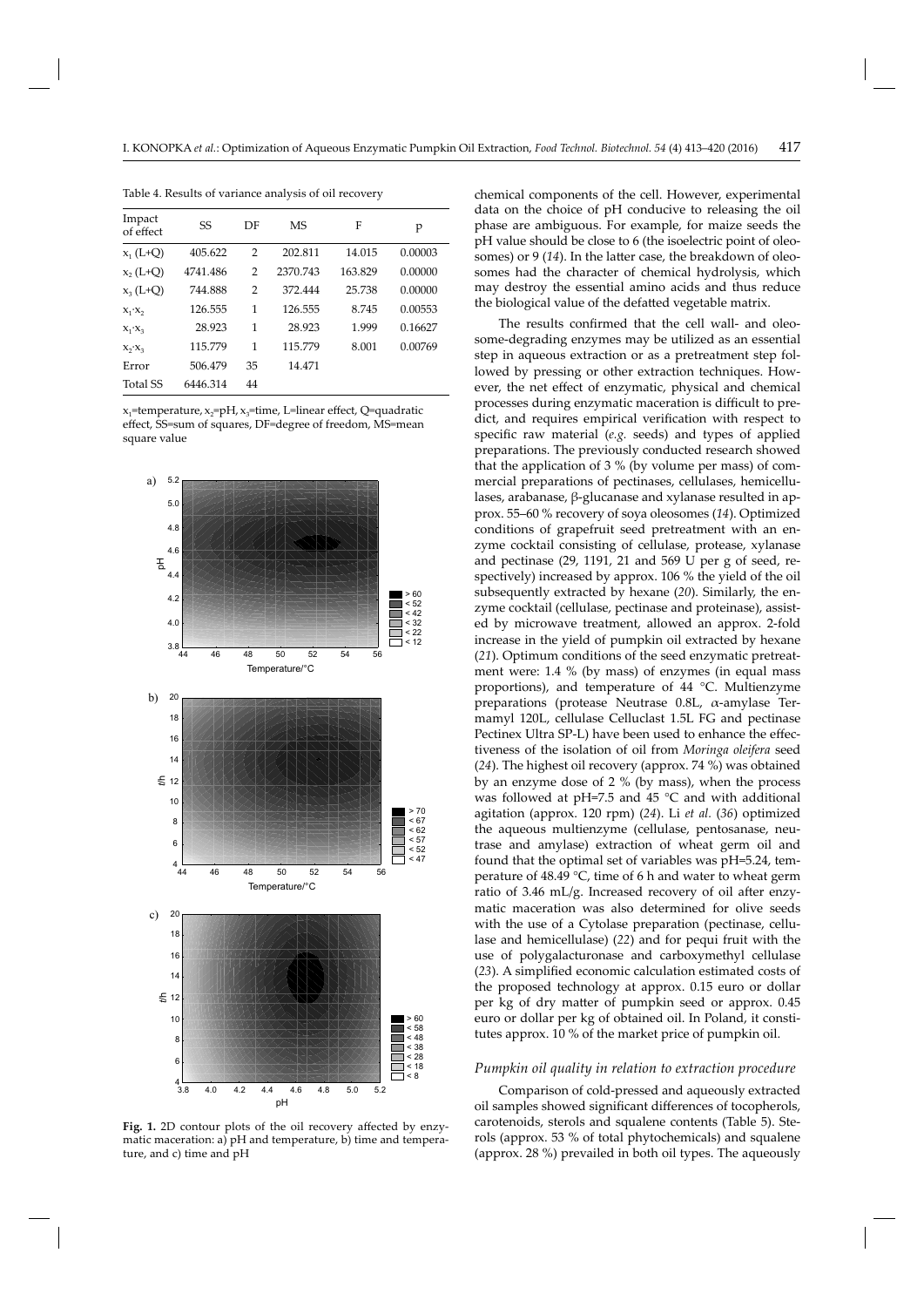| Compound                             | Cold<br>pressing           | Aqueous<br>enzymatic<br>extraction |  |
|--------------------------------------|----------------------------|------------------------------------|--|
| Oil recovery/%                       | $(67.4 \pm 1.7)^{b}$       | $(72.6 \pm 1.1)^a$                 |  |
| Acid value/(mg of KOH per g)         | $(1.4\pm0.4)^{b}$          | $(4.9 \pm 0.5)^{a}$                |  |
| Peroxide value/(meq of $O_2$ per kg) | $(1.2 \pm 0.1)^{b}$        | $(1.8 \pm 0.2)^a$                  |  |
| t(induction)/h                       | $(9.4 \pm 0.5)^{a}$        | $(6.6 \pm 0.3)^{b}$                |  |
|                                      | $w/(mg/100 g \text{ oil})$ |                                    |  |
| Tocopherols                          | $(44.5 \pm 0.7)^{b}$       | $(55.3 \pm 0.4)^a$                 |  |
| $\alpha$ -tocopherol                 | $(13.0 \pm 0.2)^{b}$       | $(16.23 \pm 0.06)^a$               |  |
| β-tocopherol                         | $(2.23 \pm 0.09)^{b}$      | $(2.61 \pm 0.02)^a$                |  |
| $\gamma$ -tocopherol                 | $(29.3 \pm 0.7)^{b}$       | $(36.5 \pm 0.4)^c$                 |  |
| Carotenoids                          | $(22.8 \pm 0.6)^a$         | $(21.0 \pm 0.9)^a$                 |  |
| Lutein                               | $(8.8 \pm 0.1)^a$          | $(6.3 \pm 0.1)^{b}$                |  |
| $\alpha$ -carotene                   | $(1.70\pm0.03)^{b}$        | $(2.3 \pm 0.7)^{a}$                |  |
| $\gamma$ -carotene                   | $(5.8 \pm 0.2)^a$          | $(5.9 \pm 0.2)^a$                  |  |
| 9-cis-γ-carotene                     | $(1.88 \pm 0.04)^a$        | $(1.96\pm0.09)^{a}$                |  |
| Unidentified                         | $(4.6 \pm 0.1)^a$          | $(4.58 \pm 0.06)^a$                |  |
| <b>Sterols</b>                       | $(180.6\pm0.3)^{b}$        | $(217.9 \pm 1.1)^{a}$              |  |
| Campesterol                          | $(16.59 \pm 0.03)^{b}$     | $(5.51 \pm 0.01)^{b}$              |  |
| Stigmasterol                         | $(2.38 \pm 0.04)^a$        | $(1.49\pm0.03)^{b}$                |  |
| Spinasterol and $\gamma$ -sitosterol | $(90.0 \pm 0.3)^{b}$       | $(105.3 \pm 0.4)^a$                |  |
| ∆7,22,25-stigmastatrienol            | $(27.4 \pm 0.3)^{b}$       | $(43.0 \pm 0.0)^a$                 |  |
| ∆7-stigmastenol                      | $(12.0 \pm 0.3)^{b}$       | $(17.1 \pm 0.1)^a$                 |  |
| ∆7,25-stigmastadienol                | $(26.44\pm0.02)^{b}$       | $(39.6 \pm 0.3)^a$                 |  |
| ∆7-avenasterol                       | $(5.7 \pm 0.2)^a$          | $(5.88 \pm 0.05)^{a}$              |  |
| Squalene                             | $(95.23 \pm 0.5)^{b}$      | $(115.9 \pm 0.9)^a$                |  |
| Total phytochemicals                 | $(343.2 \pm 0.5)^{b}$      | $(410.1 \pm 1.0)^{a}$              |  |
| Fatty acids                          | $w$ /%                     |                                    |  |
| Palmitic (C16:0)                     | $(12.5 \pm 0.2)^{b}$       | $(14.0 \pm 0.2)^a$                 |  |
| Stearic (C18:0)                      | $(4.6 \pm 0.2)^a$          | $(5.03 \pm 0.08)^a$                |  |
| Oleic (C18:1)                        | $(28.6 \pm 1.9)^{a}$       | $(24.6 \pm 1.3)^{b}$               |  |
| Linoleic (C18:2)                     | $(52.8{\pm}1.2)^{b}$       | $(55.8 \pm 1.7)^{a}$               |  |
| Linolenic (C18:3)                    | $(1.0 \pm 0.4)^a$          | $(0.3 \pm 0.2)^a$                  |  |
| Others                               | $(0.6 \pm 0.2)^a$          | $(0.37 \pm 0.06)^a$                |  |

Table 5. Characteristics of pumpkin oil obtained with different extraction procedures

All results are mean value±standard deviation (S.D.). Mean values with the same letter in a row did not differ significantly ( $p \le 0.05$ )

extracted oil was more abundant in tocopherols (by 24 %), sterols (by 21 %) and squalene (by 22 %), and only slightly less abundant in carotenoids (by 8 %). In summary, aqueously extracted oil contained 410.1 mg of phytochemicals per 100 g, while cold-pressed contained only 343.2 mg per  $100$  g of oil. In contrast, the fatty acid composition of both oil types differed only slightly, where linoleic (approx. 53–56 %), oleic (approx. 25–29 %) and palmitic (approx. 13–14 %) acids were found to prevail. The determined composition of pumpkin oil was close to that cited in the earlier works (*3,37–42*) with typical variation due to genotype and cropping conditions (*38,43*).

In both oil types, irrespective of the extraction method, the fraction of tocopherols was composed of approx. 2/3 of the γ-homologue, with constant shares of  $\alpha$ - and γ-homologues of 29 and 5 %, respectively. The major carotenoid isomers were lutein and β-carotene (Fig. 2), with contents varying from 30.1 to 38.7 % (lutein), and from 25.3 to 28.1 % (β-carotene) depending on the extraction method. Additionally, 9-*cis*-β-carotene, α-carotene and traces of zeaxanthin were identified. Among sterols, spinasterol and β-sitosterol predominated (Fig. 3), which accounted for approx. 50 % in total. Apart from them, analyses revealed the presence of campesterol, stigmasterol, Δ7,22,25-stigmastatrienol and some homologues of Δ7- -sterols. The determined sterol composition was similar to that reported by Srbinoska *et al.* (*40*) and Hrabovski *et al.* (*41*), who showed that Δ7-sterols were predominant in pumpkin oil. In turn, Ryan *et al.* (*42*) found that pumpkin oil sterols were composed almost exclusively of β-sitosterol (approx. 75 % of total). Aqueous extraction significantly affected oil sterols, with the highest increase of spinasterol with γ-sitosterol, Δ7,22,25-stigmastatrienol and Δ7,25-stigmastadienol contents, and a major decrease of campesterol content.

A comparison of acid and peroxide values and induction period showed significant differences between the oil



**Fig. 2.** Chromatogram of carotenoid fraction in pumpkin oil. 1=lutein, 2=β-apo-8'-carotenal (internal standard), 3=α-carotene, 4=β-carotene, 5=9-cis-β-carotene, \*unidentified



**Fig. 3.** Chromatogram of sterol fraction in pumpkin oil. 1=squalene, 2=5α-cholestane (internal standard), 3=campesterol, 4=stigmasterol, 5=spinasterol and β-sitosterol, 6=Δ7,22,25-stigmastatrienol, 7=Δ7-stigmastenol, 8=Δ7,25-stigmastadienol, 9=Δ7-avenasterol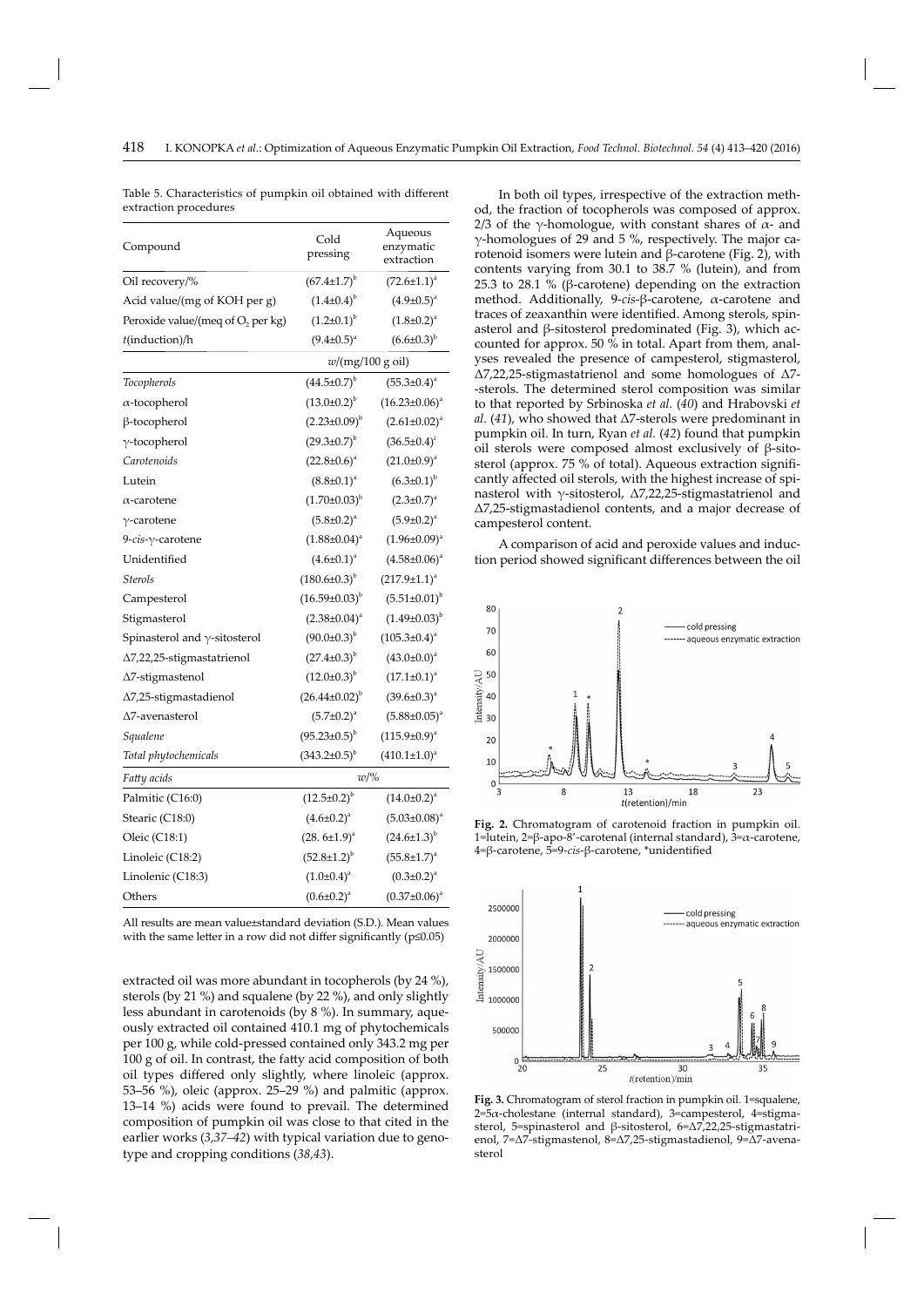samples (Table 5). The aqueously extracted oil contained more free fatty acids and primary products of oxidation than the cold-pressed oil (4.9 *vs*. 1.4 mg of KOH per g, and 1.8  $vs.$  1.0 meq of  $O<sub>2</sub>$  per kg, respectively). The main reason for high acid number was probably prolonged activity of native seed enzymes, especially lipases, since the optimum temperature and pH for lipases of various origin ranges between 30 and 80 °C, and between 4.5 and 11, respectively (*44*). It seems that variation of these parameters affected mostly oil oxidative stability. Although aqueously extracted oil was characterized by a higher concentration of soluble antioxidants, its induction period equalled to 6.55 h, which was by approx. 30 % shorter than of the cold-pressed oil (9.38 h). Although induction period of the aqueously extracted oil was relatively short, it was similar to that determined for other pumpkin oil types (*45*). Additional experiments done in our laboratory (data not shown) showed that the acid value up to 4 mg of KOH per g, recommended by Codex Alimentarius Commission (*46*) for cold-pressed and virgin oil, may be achieved with the use of pumpkin seeds of initial acid value up to 1 mg of KOH per g or with their thermal pretreatment.

# **Conclusions**

The use of 2 % (by mass) of enzyme cocktail (Rohapect® UF, Rohament® CL and Colorase® 7089 in equal mass proportions) resulted in the extraction of 36.0 % (on dry seed matter basis) of pumpkin oil (72.6 % of total available lipids). The highest oil yield was achieved under process conditions of temperature=54 °C, pH=4.7 and *t*=15.4 h. Optimized variables of oil recovery yield were mostly related to pulp maceration pH. A comparison of the extraction procedures showed that oil extracted by the aqueous enzymatic extraction was more abundant in sterols, tocopherols and squalene, but its oxidative stability was significantly reduced. The proposed technology of seed pretreatment with the use of a cocktail of commercial pectinolytic, cellulolytic and proteolytic preparations is a good alternative to the industrial process of cold pressing of pharmaceutically valuable seeds.

#### **References**

- *1.* Ahmadi M, Zahedi G, Karimi F. Application of the response surface methodology for the optimization of the aqueous enzymatic extraction of pistacia khinjuk oil. J Food Biosci Technol. 2013;3:1–10.
- *2.* Radočaj O, Dimić E, Vujasinović V. Development of a hull- -less pumpkin (Cucurbita pepo L.) seed oil press-cake spread. J Food Sci. 2012;77:C1011–7. http://dx.doi.org/10.1111/j.1750-3841.2012.02874.x
- *3.* Rabrenović BB, Dimić EB, Novaković MM, Tešević VV, Basić ZN. The most important bioactive components of cold pressed oil from different pumpkin (Cucurbita pepo L.) seeds. LWT – Food Sci Technol. 2014;55:521–7. http://dx.doi.org/10.1016/j.lwt.2013.10.019
- *4.* Vujasinovic V, Djilas S, Dimic E, Romanic R, Takaci A. Shelf life of cold-pressed pumpkin (Cucurbita pepo L.) seed oil obtained with a screw press. J Am Oil Chem Soc. 2010;87: 1497–505. http://dx.doi.org/10.1007/s11746-010-1630-x
- *5.* Dimić E. Cold-pressed oils. Monograph, Novi Sad, Serbia: Faculty of Technology, University of Novi Sad; 2005. pp. 1–230 (in Serbian).
- *6.* Zhao X, Wei L, Julson J, Huang Y. Investigated cold press oil extraction from non-edible oilseeds for future bio-jet fuels production. JSBS. 2014;4:199–214. http://dx.doi.org/10.4236/jsbs.2014.44019
- *7.* Mustafa A, Turner C. Pressurized liquid extraction as a green approach in food and herbal plants extraction: a review. Anal Chim Acta. 2011;703:8–18. htt p://dx.doi.org/10.1016/j.aca.2011.07.018
- *8.* Waldron KW, Parker ML, Smith AC. Plant cell walls and food quality. Compr Rev Food Sci Food Saf. 2003;2:128–46. http://dx.doi.org/10.1111/j.1541-4337.2003.tb00019.x
- *9.* Wang L, Weller CL. Recent advances in extraction of nutraceuticals from plants. Trends Food Sci Tech. 2006;17:300–12. htt p://dx.doi.org/10.1016/j.tifs.2005.12.004
- *10.* Iwanaga D, Gray DA, Fisk ID, Decker EA, Weiss J, McClements DJ. Extraction and characterization of oil bodies from soy beans: a natural source of pre-emulsified soybean oil. J Agric Food Chem. 2007;55:8711–6. http://dx.doi.org/10.1021/jf071008w
- *11.* Tzen JTC, Cao YZ, Laurent P, Ratnayake C, Huang AHC. Lipids, proteins, and structure of seed oil bodies from diverse species. Plant Physiol. 1993;101:267–76.
- *12.* Cosgrove DJ. Growth of the plant cell wall. Nat Rev Mol Cell Biol. 2005;6:850–61. http://dx.doi.org/10.1038/nrm1746
- *13.* Pérez J, Muñoz-Dorado J, de la Rubia T, Martínez J. Biodegradation and biological treatments of cellulose, hemicelluloses and lignin: an overview. Int Microbiol. 2002;5:53–63. http://dx.doi.org/10.1007/s10123-002-0062-3
- *14.* Nikiforidis CV, Kiosseoglou V, Scholten E. Oil bodies: an insight on their microstructure – maize germ vs sunflower seed. Food Res Int. 2013;52:136–41. http://dx.doi.org/10.1016/j.foodres.2013.02.052
- *15.* Campbell KA, Glatz CE, Johnson LA, Jung S, de Moura JMN, Kapchie V, Murpy P. Advances in aqueous extraction processing of soybeans. J Am Oil Chem Soc. 2011;88:449–65. http://dx.doi.org/10.1007/s11746-010-1724-5
- *16.* Klein-Marcuschamer D, Oleskowicz-Popiel P, Simmons BA, Blanch HW. The challenge of enzyme cost in the production of lignocellulosic biofuels. Biotechnol Bioeng. 2012;109:1083–7. htt p://dx.doi.org/10.1002/bit.24370
- *17.* Salgın U, Korkmaz H. A green separation process for recovery of healthy oil from pumpkin seed. J Supercrit Fluids. 2011;58:239–48. http://dx.doi.org/10.1016/j.supflu.2011.06.002
- *18.* Puri M, Sharma D, Barrow CJ. Enzyme-assisted extraction of bioactives from plants. Trends Biotechnol. 2012;30:37–44. http://dx.doi.org/10.1016/j.tibtech.2011.06.014
- *19.* Kapchie VN, Towa LT, Hauck C, Murphy PA. Evaluation of enzyme efficiency for soy oleosome isolation and ultrastructural aspects. Food Res Int. 2010;43:241–7. http://dx.doi.org/10.1016/j.foodres.2009.09.019
- *20.* Passos CP, Yilmaz S, Silva CM, Coimbra MA. Enhancement of grape seed oil extraction using a cell wall degrading enzyme cocktail. Food Chem. 2009;115:48–53. http://dx.doi.org/10.1016/j.foodchem.2008.11.064
- *21.* Jiao J, Li ZG, Gai QY, Li XJ, Wei FY, Fu YJ, Ma W. Microwaveassisted aqueous enzymatic extraction of oil from pumpkin seeds and evaluation of its physicochemical properties, fatty acid compositions and antioxidant activities. Food Chem. 2014;147:17–24.

http://dx.doi.org/10.1016/j.foodchem.2013.09.079

- *22.* Bhat MK. Cellulases and related enzymes in biotechnology. Biotechnol Adv. 2000;18:355–83. http://dx.doi.org/10.1016/S0734-9750(00)00041-0
- *23.* Gomes de Brito Mariano R, Couri S, Freitas SP. Enzymatic technology to improve oil extraction from Caryocar brasil-